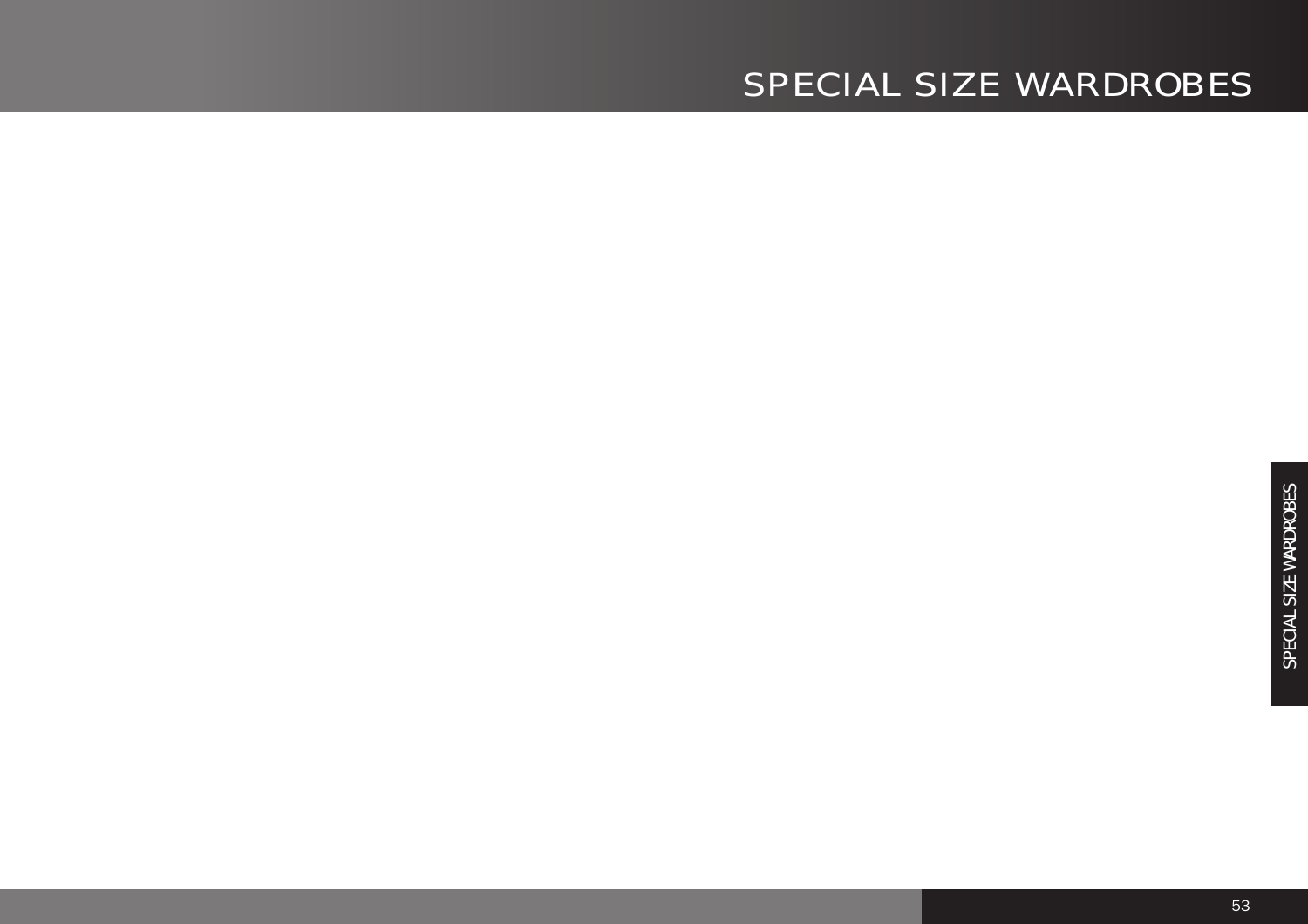## **Custom made to your exact requirements**

### **Shorten the base** of any wardrobe, carcase or shelf unit,

**Shorten the height**  of any wardrobe, carcase or shelf unit



### **Shorten the width**

- a) of any wardrobe, glass, mirror
- or high polish fronts excluded
- b) carcases

up to 3 cm

c) shelf units

\* with drawer units, without angled units



### **Shorten the depth**

of any wardrobe, carcase or shelf unit

\* without drawer units, 41 cm deep



**Angle to the side\*** of any 1 door wardrobe, carcase or shelf unit

\* without angled units



**Angle to the rear** of any wardrobe, carcase or shelf unit



**Angled cutout at the back** of any wardrobe, carcase or shelf unit



**Note:** Panorama robes: only the base and height can be shortened, and the rear angled.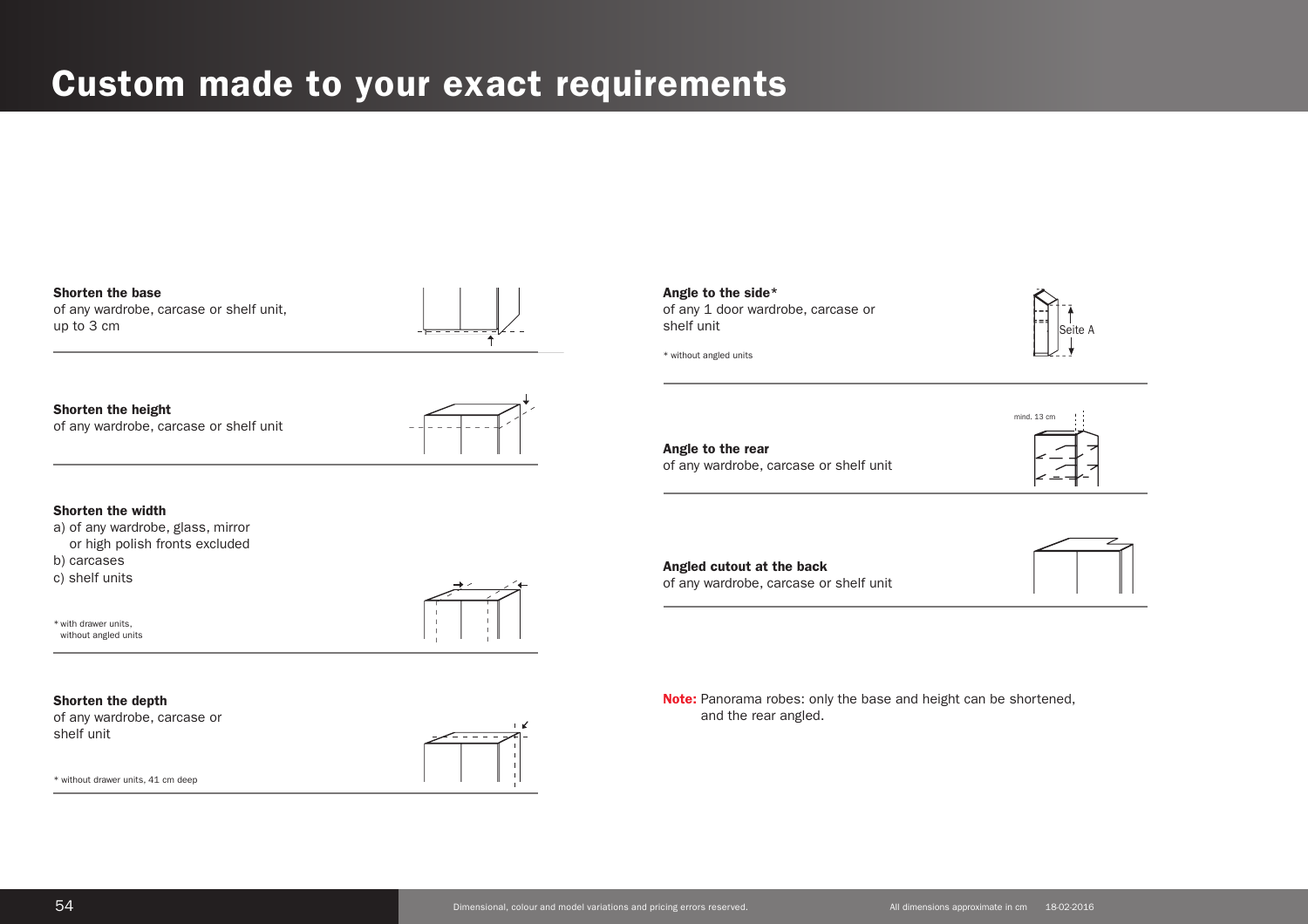## SPECIAL SIZE WARDROBES

#### Please note:

- Floor and ceiling must be horizontal. Applicable total horizontal tolerance: 10 mm for floor and ceiling. Walls must be perpendicular. If walls are not perpendicular, or the floor and ceiling not horizontal (within the tolerance limits), customers must remedy appropriately prior to measuring.
- The knee wall supporting a sloping roof (H3) must be at least 300 mm high.





| <b>SPECIAL SIZE WARDROBES</b>           | Page  |
|-----------------------------------------|-------|
| H 223, H 235 cm                         |       |
| <b>Shorter base</b>                     | 56    |
| <b>Shorter height</b>                   | 56    |
| <b>Shorter width</b>                    | 57    |
| Shorter depth                           | 57-58 |
| <b>Angles</b> to the side               | 58    |
| <b>Angles</b> to the rear               | 59    |
| <b>Back angle cutout</b><br>for chimney | 59    |

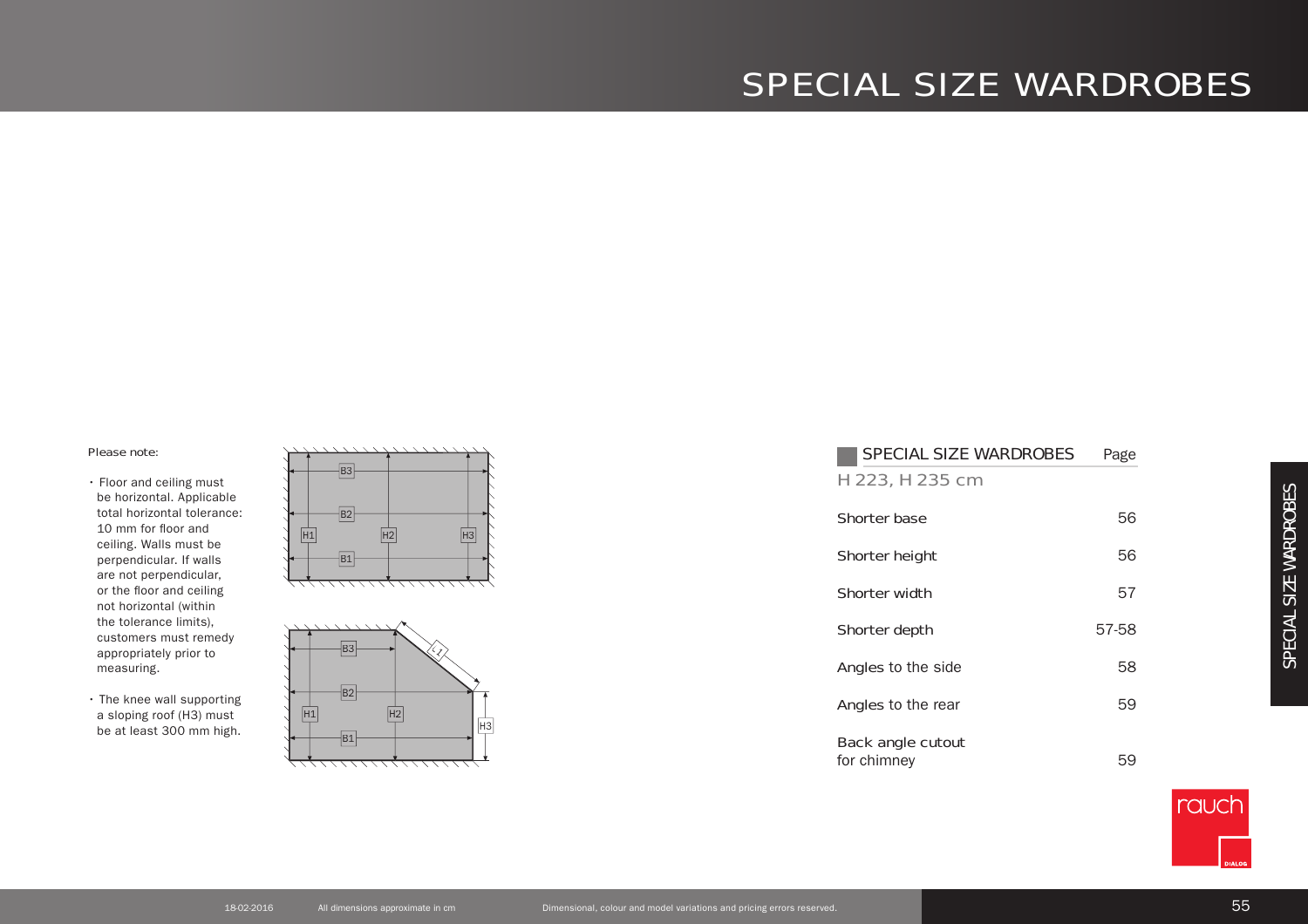#### valid until 31.03.2016

# FUTUR

## Special size wardrobes



|                                                                                                                                              | Surcharge / Model. no.            |
|----------------------------------------------------------------------------------------------------------------------------------------------|-----------------------------------|
| Required customisation                                                                                                                       | A0010                             |
| Please indicate when ordering:<br>- standard unit (model/art. no.)<br>- required customisation (model no. A0010)<br>- shorten by how many cm |                                   |
|                                                                                                                                              |                                   |
| <b>SHORTEN THE BASE</b>                                                                                                                      | <b>VIIIIIIIII</b><br>Shelf units, |

| by max. 3 cm | Drawing | - <del>----------</del> --<br>- <del>-------</del> | キュー        | $\sqrt{---}$ $-1$ $-1$<br>$\overline{\phantom{0}}$                                       | <i>VIIIIIIII</i><br>Shelf units,<br><i>ШШЛ</i><br>50 and 100 cm wide |  |
|--------------|---------|----------------------------------------------------|------------|------------------------------------------------------------------------------------------|----------------------------------------------------------------------|--|
|              |         | Description   per base unit                        |            | of corner robe, $45^{\circ}$ , 1 door   of corner robe, $45^{\circ}$ , 2 doors   carcase | of shelf unit and                                                    |  |
|              |         | $\blacktriangleright$ Art. no.                     | $\sim 100$ |                                                                                          |                                                                      |  |
|              |         | <b>9P01</b>                                        | 9P02       | 9P03                                                                                     | 9P04                                                                 |  |
|              | Price   |                                                    |            |                                                                                          |                                                                      |  |

| SHORTEN THE<br><b>HEIGHT</b> | Drawing     | $\overline{\phantom{a}}$<br>$\overline{\phantom{0}}$<br>--- | $\overline{\phantom{a}}$<br>$\overline{\phantom{0}}$ | --------                                               | $\overline{\phantom{0}}$ | $\sim$                       | .<br>X/H/H/H<br><u>VIIIIII</u> II                              | 72 !<br>V Z              |
|------------------------------|-------------|-------------------------------------------------------------|------------------------------------------------------|--------------------------------------------------------|--------------------------|------------------------------|----------------------------------------------------------------|--------------------------|
|                              | Description | of wardrobe with 1 door,<br>or angled unit                  | of wardrobe with 2 doors                             | of wardrobe with 3 doors   of corner robe, 45°, 1 door |                          | of corner robe, 45°, 2 doors | of shelf unit or carcase<br>Shelf units, 50 and 100 cm<br>wide | per mirror or glass door |
|                              |             | $\blacktriangledown$ Art. no.                               | $\sim 100$                                           |                                                        |                          |                              |                                                                |                          |
|                              | Price       | 9P05                                                        | <b>9P06</b>                                          | 9P45                                                   | 9P07                     | <b>9P08</b>                  | 9P09                                                           | 9P10                     |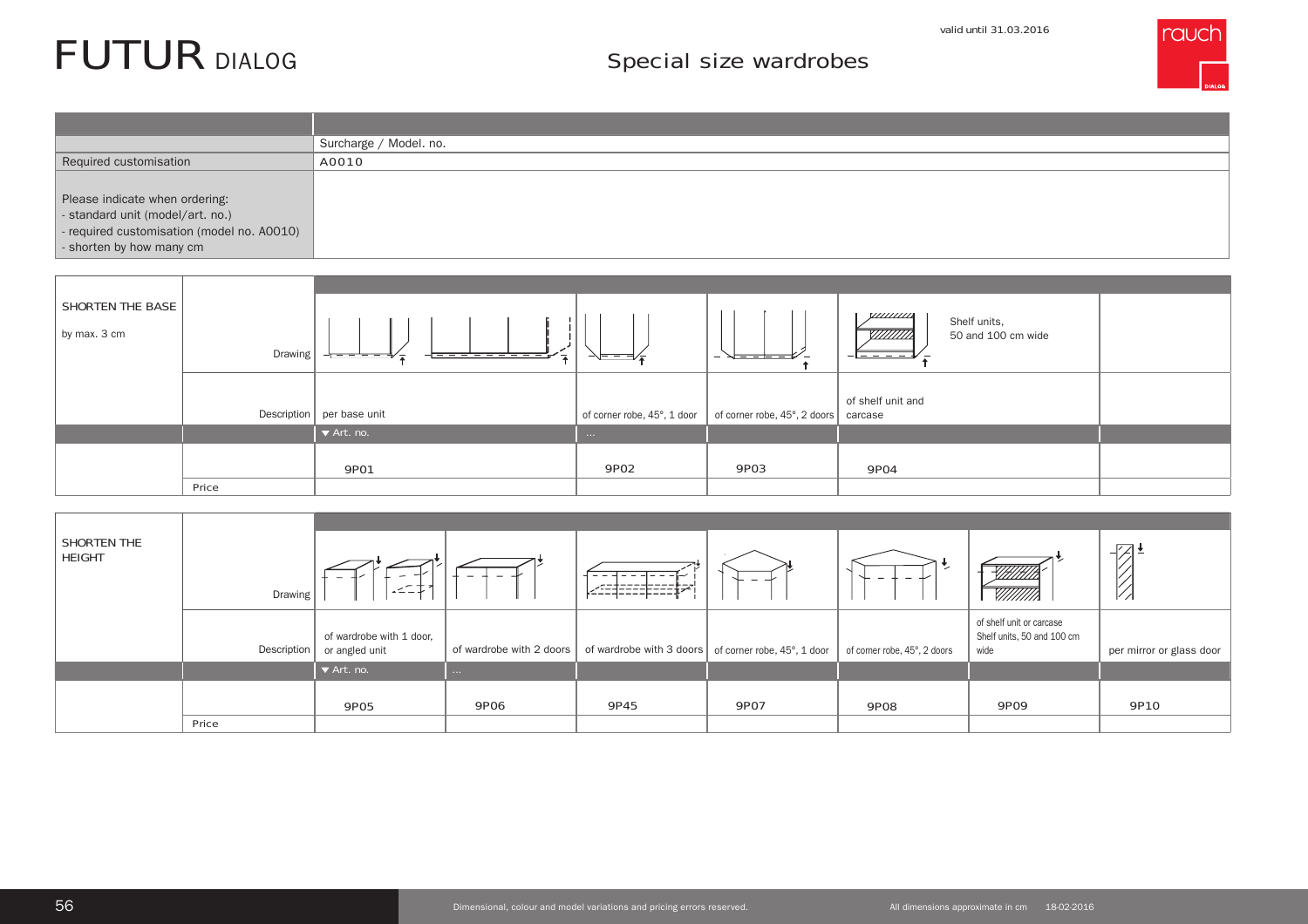

## Special size wardrobes

# DIALOG FUTUR

|                                            | Surcharge / Model. no. |
|--------------------------------------------|------------------------|
| Required customisation                     | A0010                  |
|                                            |                        |
| Please indicate when ordering:             |                        |
| - standard unit (model/art. no.)           |                        |
| - required customisation (model no. A0010) |                        |
| - shorten by how many cm                   |                        |

| <b>SHORTEN THE</b><br><b>WIDTH</b><br>not possible on any<br>glass, mirror or high | Drawing     | $\rightarrow$                                      | $\sim$ 4                                           | $\rightarrow$ $\leftarrow$                          | kobobori                                       | Shelf units, 50 and 100 cm wide<br>without drawers<br>$\rightarrow$ $\sim$<br>William<br><u>VIIIIII</u> ) | $\rightarrow$                 |  |
|------------------------------------------------------------------------------------|-------------|----------------------------------------------------|----------------------------------------------------|-----------------------------------------------------|------------------------------------------------|-----------------------------------------------------------------------------------------------------------|-------------------------------|--|
| polish fronts, nor on<br>drawer units or angled<br>units                           | Description | of 1 door<br>hinged door robes,<br>min. 20 cm wide | of 2 door<br>hinged door robes,<br>min. 60 cm wide | of 2 door<br>folding door robes,<br>min. 80 cm wide | of panorama unit,<br>W 150 cm,<br>min. 80 wide | of shelf unit or carcase,<br>min. 20 cm wide                                                              | per shelf,<br>min. 20 cm wide |  |
|                                                                                    |             | $\blacktriangleright$ Art. no.                     | <b>Contract</b>                                    |                                                     |                                                |                                                                                                           |                               |  |
|                                                                                    |             | 9P20                                               | 9P39                                               | 9P41                                                | <b>9P1B</b>                                    | 9P21                                                                                                      | 9P36                          |  |
|                                                                                    | Price       |                                                    |                                                    |                                                     |                                                |                                                                                                           |                               |  |

| <b>SHORTEN THE</b><br><b>DEPTH</b><br>Min. 20 cm deep | Drawing | --<br>$\sim -$                                                         | $ -$                                  | 20 cm                       | 20 cm                                             | Latinitieitä      |  |
|-------------------------------------------------------|---------|------------------------------------------------------------------------|---------------------------------------|-----------------------------|---------------------------------------------------|-------------------|--|
|                                                       |         | of 1 door wardrobe or<br>angled unit,<br>Description   without drawers | of 2 door wardrobe<br>without drawers | of corner robe, 45°, 1 door | of corner robe, $45^{\circ}$ , 2 doors   W 150 cm | of panorama unit, |  |
|                                                       |         | $\blacktriangledown$ Art. no.                                          | $\sim 100$                            |                             |                                                   |                   |  |
|                                                       | Price   | 9P24                                                                   | 9P25                                  | 9P26                        | 9P37                                              | <b>9P1T</b>       |  |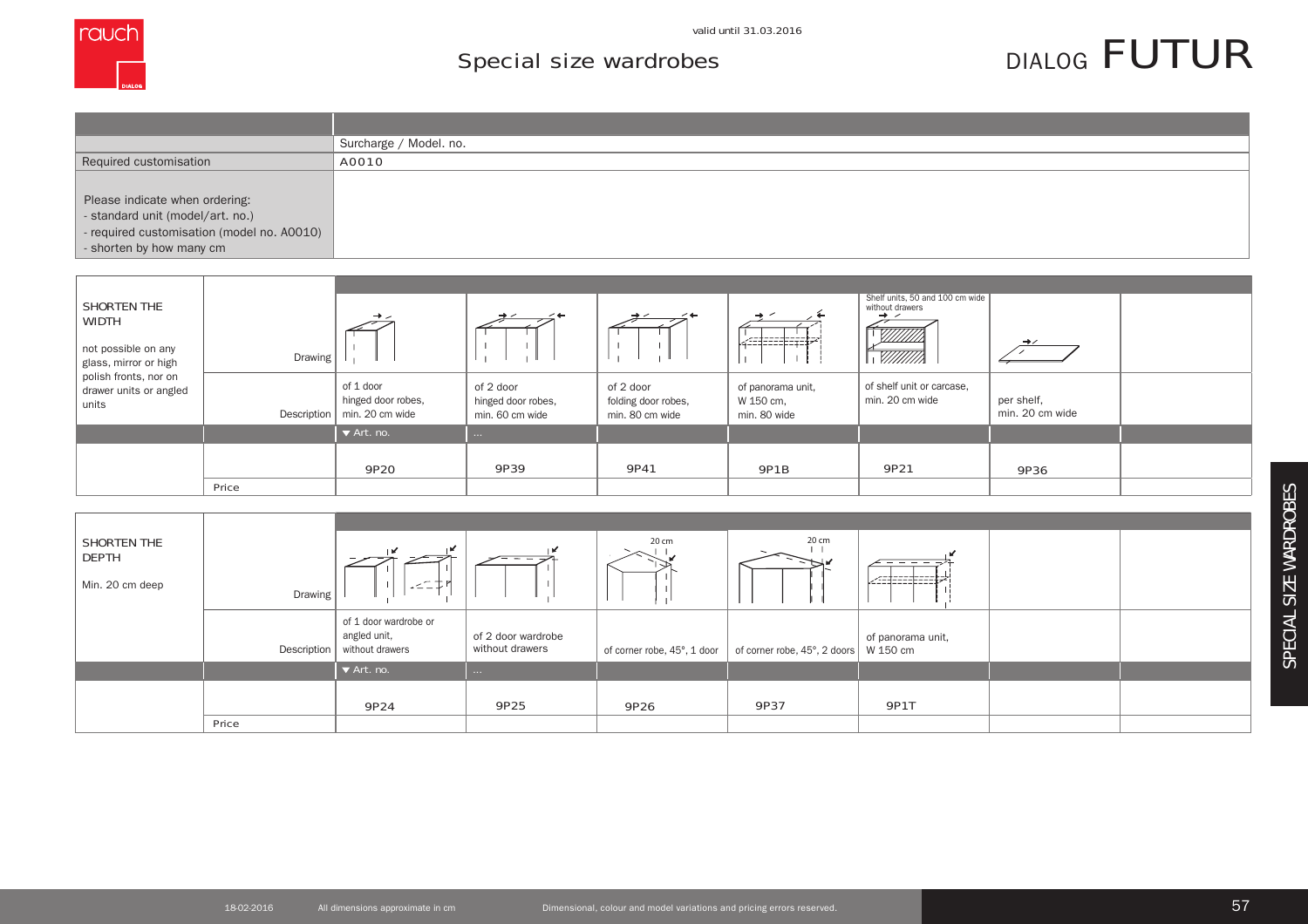#### valid until 31.03.2016

## Special size wardrobes



|                                                                                                                                              | Surcharge / Model. no. |
|----------------------------------------------------------------------------------------------------------------------------------------------|------------------------|
| Required customisation                                                                                                                       | A0010                  |
| Please indicate when ordering:<br>- standard unit (model/art. no.)<br>- required customisation (model no. A0010)<br>- shorten by how many cm |                        |

| SHORTEN THE<br><b>DEPTH</b><br>Min. 20 cm deep | Drawing     | $\overline{\mathbb{W}}$                       | -- -<br>$\overline{\phantom{a}}$<br><u> VIIIIII</u><br><u>VIIIIII</u> ). | ___                       | $-$<br>-  |  |  |
|------------------------------------------------|-------------|-----------------------------------------------|--------------------------------------------------------------------------|---------------------------|-----------|--|--|
|                                                | Description | of shelf unit,<br>W 50 cm,<br>without drawers | of shelf unit and carcase,<br>W 100 cm, without<br>drawers               | of walk-through door unit | per shelf |  |  |
|                                                |             | $\blacktriangleright$ Art. no.                | <b>Contract Contract</b>                                                 |                           |           |  |  |
|                                                |             | 9P28                                          | 9P29                                                                     | 9P30                      | 9P36      |  |  |
|                                                | Price       |                                               |                                                                          |                           |           |  |  |

| ANGLE TO THE SIDE | Drawing     | Side A<br>⊟∠- 1               | Side A                                          | $\overline{\phantom{a}}$<br>$\frac{1}{2}$ | Please consult the<br>accessory list for<br>proportional fascia |  |  |
|-------------------|-------------|-------------------------------|-------------------------------------------------|-------------------------------------------|-----------------------------------------------------------------|--|--|
|                   | Description | per 1 door<br>wardrobe unit   | of shelf unit or carcase,<br>50 and 100 cm wide | per mirror or<br>glass door               |                                                                 |  |  |
|                   |             | $\blacktriangledown$ Art. no. |                                                 | <b>Contract</b>                           |                                                                 |  |  |
|                   | Price       | 9P11                          | 9P15                                            | 9P43                                      |                                                                 |  |  |

FUTUR